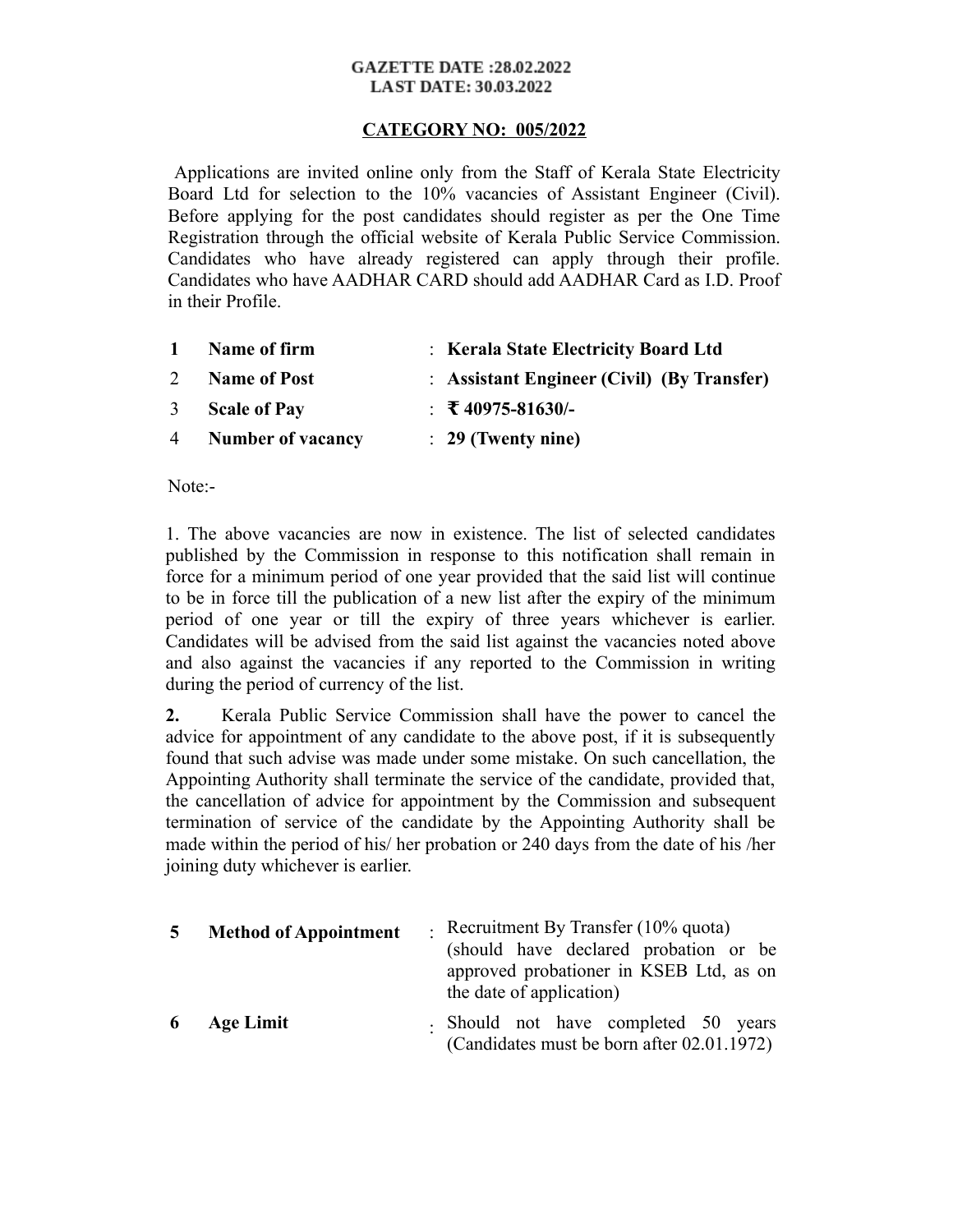### **Note:-**

Applicants should produce Service Certificate in the form given below obtained from the Board to the effect that they are working in the Board on a regular basis as and when called for.

# **SERVICE CERTIFICATE**

- 1 Name of candidate :
- 2 Name of post now held by the applicant with scale of pay :
- 3 Name of department/ Institution in which now working :
- 4 Name of service to which the applicant belongs :
- 5 Date of commencement of service and date of commencement of probation:
- 6 Whether the applicant is an approved probationer or full member of service :
- 7 Whether SC/ST/OBC. If so, Religion and Community as per service records:

8 Service Particulars

|               | SI No   Name of posts  <br>held | Period |    | Length of Service |       |     | Date of<br>declaration of |
|---------------|---------------------------------|--------|----|-------------------|-------|-----|---------------------------|
|               |                                 | From   | To | Year              | Month | Day | probation                 |
|               |                                 |        |    |                   |       |     |                           |
| Total service |                                 |        |    |                   |       |     |                           |

Certified that the above details in respect of Sri/Smt …......................................... who is an approved probationer/full member of the service have been verified by me with the service particulars as given in the Service Book of the candidates and that they are found correct.

 Also certified that Sri/Smt ….......................................... is eligible to apply for the post of Assistant Engineer (By Transfer) as per part I Rule 2(13) of KS &SSR 1958.

 Signature. Place: Name and Designation Date : of the Head of Office in KSEB Ltd

(office seal)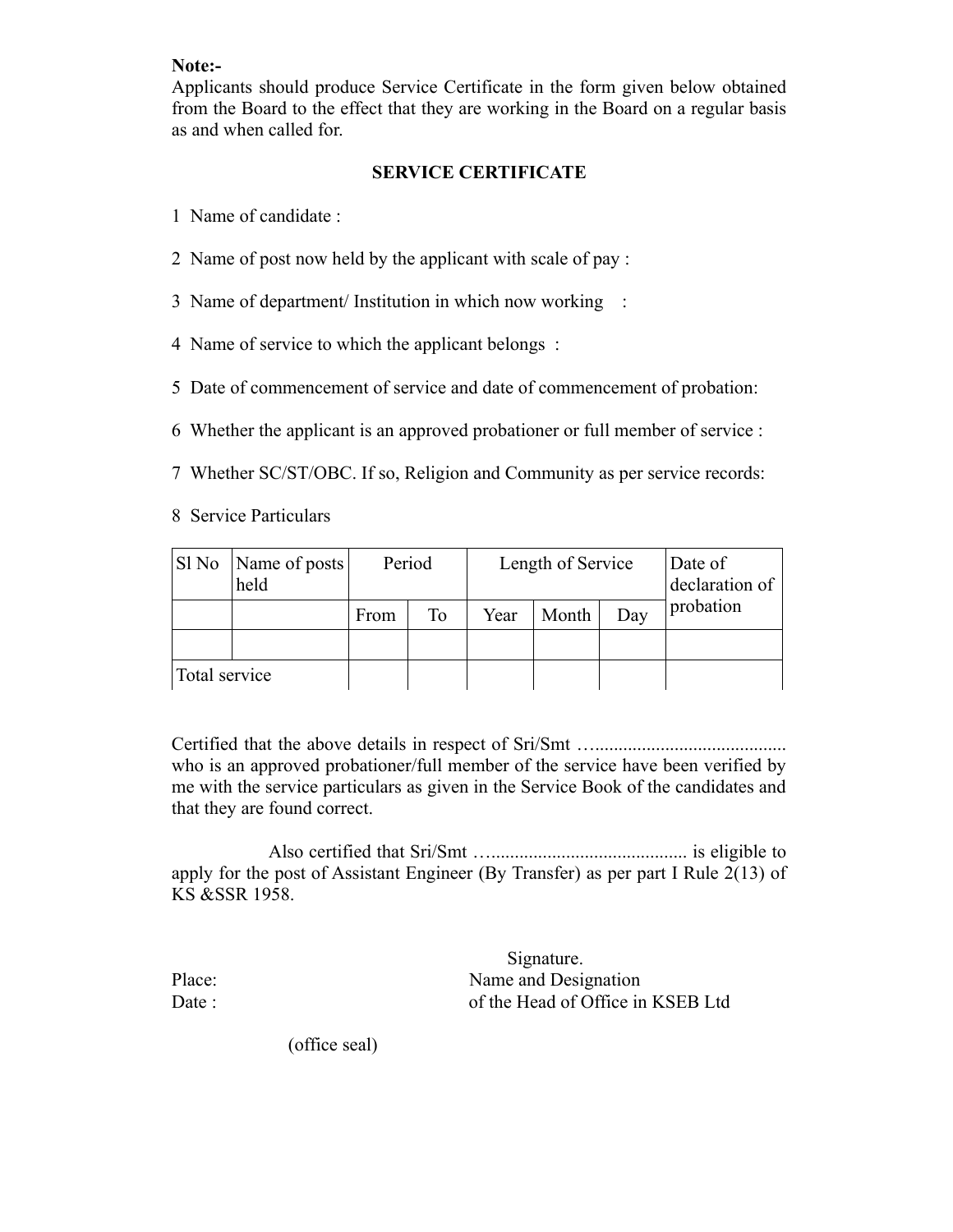# **7. Qualifications:-**

Degree in Civil Engineering from a recognized University or equivalent qualification.

OR

Associate Membership Diploma of the Institute of Engineers India in Civil Engineering or any other Diploma recognized by the Government as equivalent thereto.

OR

Pass in Section A & B of the Associate Membership Examination of the Institute of Engineers India in Civil Engineering.

### **Note:**

 Employees who apply for appointment By Transfer to the post of Assistant Engineer (Civil) under 10% quota should be a declared probationer or an approved probationer in KSEB Ltd , as on the date of application

Note:

1 . Rule 10 (a) ii of Part II KS & SSR applicable.

2. Candidates who claim equivalent qualification instead of qualification mentioned in the notification shall produce the relevant Government Order to prove the equivalency at the time of verification, then only such qualification shall be treated as equivalent to the prescribed qualification concerned.

3. Appropriate disciplinary/ penal action as per Rule 22 of KPSC Rules of Procedure 1976, will be initiated against those candidates who give confirmation for writing the examination by providing false claims about their qualifications/ experience irrespective of whether they have attended or abstained from the examination.

### **8. Mode of submitting applications:-**

 Candidates must register as per 'ONE TIME REGISTRATION ' with the Official Website of Kerala Public Service Commission 'www.keralapsc.gov.in' before applying for the post. Candidates who have registered can apply by logging on to their profile using their User- ID and password. Candidates shall click on the 'Apply Now' button of the respective posts in the Notification Link to apply for a post. The photograph uploaded should be taken after 31.12.2012. Name of the candidate and the date of photograph taken should be printed legibly at the bottom portion of the photograph. The photograph once uploaded meeting all requirements shall be valid for 10 years from the date of uploading. **But the candidates who register One Time Registration profile after 01/01/2022, should upload photograph taken within 6 months.** There is no change in